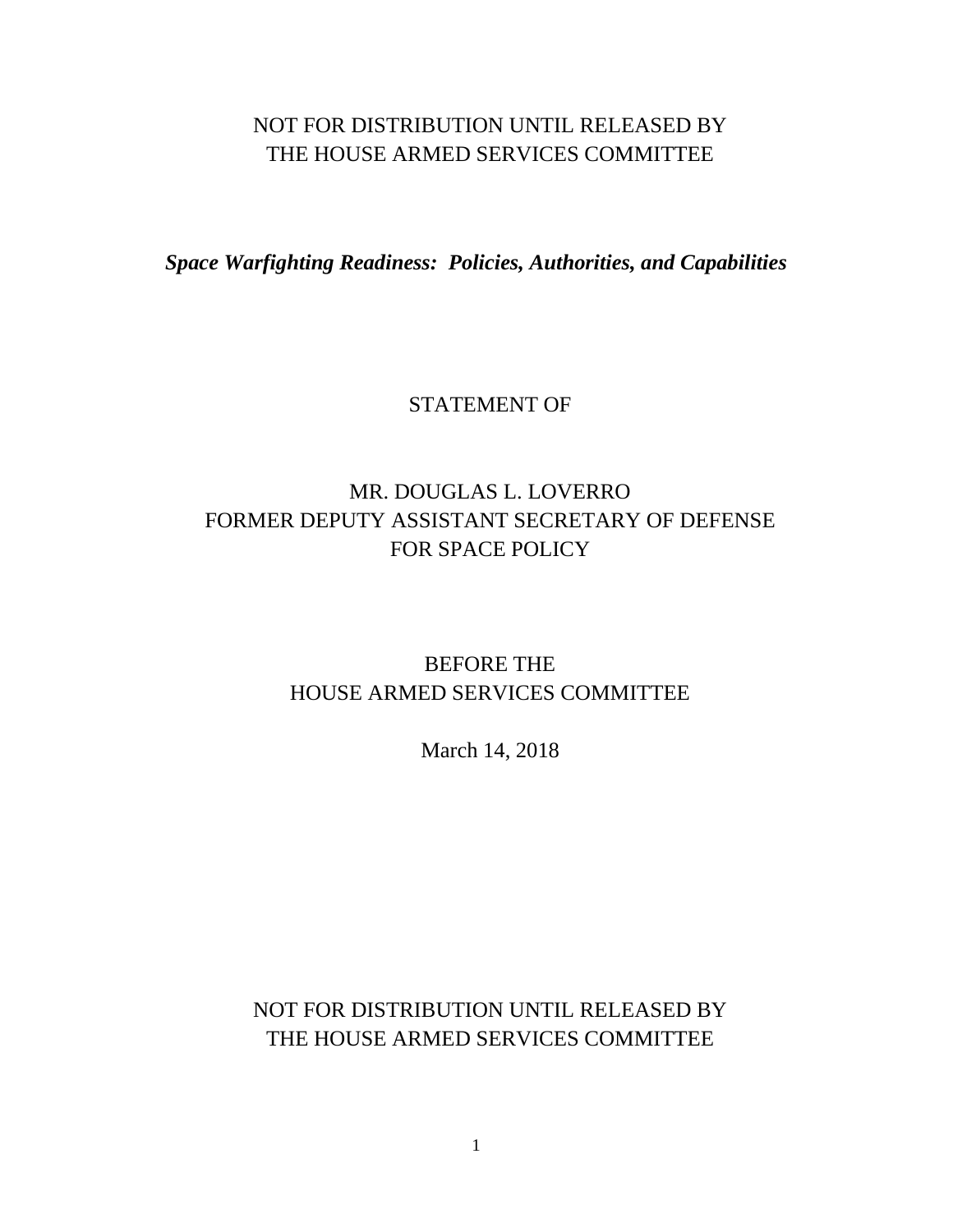### **Introduction**

Chairman Thornberry, Ranking Member Smith, Members of the Subcommittee, I am pleased to have been invited here today to join Gen Kehler, and Mr Harrison to talk to you about an issue that is critical for the Department of Defense and for our nation—DoD Space Warfighting Readiness. As you are keenly aware, space remains as vital today to our national security as ever. It continues to underpin DoD capabilities worldwide at every level of engagement, from humanitarian assistance, conventional conflict, and nuclear war. And as General Hyten stated in his testimony before the House Armed Services Strategic Forces Subcommittee last week, space capabilities are not just crucial for when we enter the fight, but are indeed a critical supporting element of US deterrent strategy to prevent that fight from starting.

Further, space provides a lifeblood to US economic vitality, serving as an interconnected infrastructure which empowers the lives of our citizens worldwide, and increasingly represents a business area in which the US continues to hold and expand its unqualified advantage. Make no mistake, in all three US space sectors—national security, civil, and commercial—the US continues to lead the world. But, while our leadership in both civil and commercial space is secure, our leadership, and in fact our capabilities, in the national security sector are being actively and aggressively challenged.

Our adversaries are aware that the US military relies on space to empower its operations and to wield an overwhelming military advantage—and they don't like it. That understanding was best summed up by the Chinese strategist Wang Hucheng nearly two decades ago when he wrote that, "…for countries that can never win a war with the United States by using the method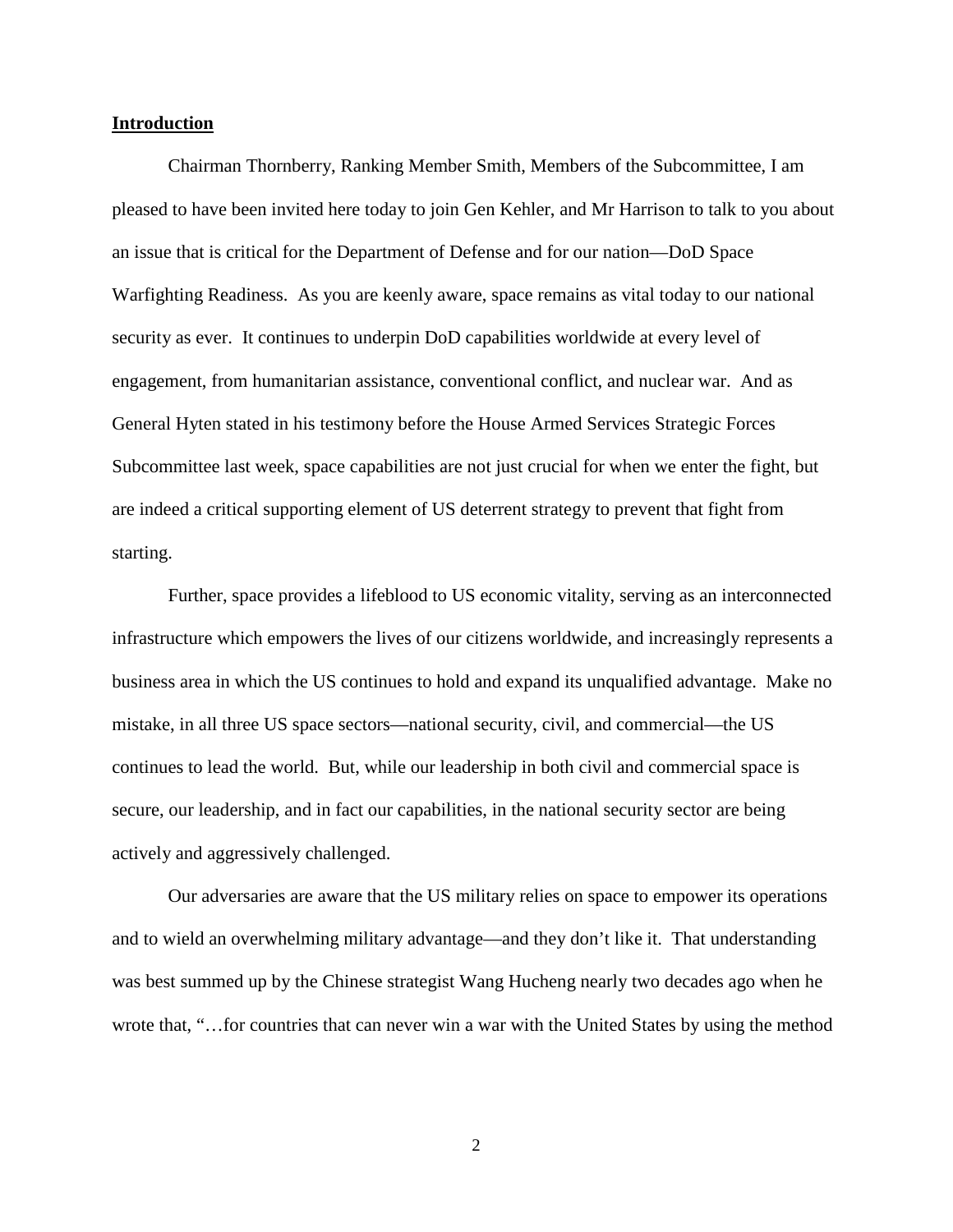of tanks and planes, attacking the U.S. space system may be an irresistible and most tempting choice."<sup>[1](#page-2-0)</sup> Unfortunately, Hucheng's observation was not just idle speculation—rather, it became a firm basis for China's and Russia's anti-access, area denial strategy, one which they have been working ever

*…for countries that can never win a war with the United States by using the method of tanks and planes, attacking the U.S. space system may be an irresistible and most tempting choice.*

since and which they will soon bring to fruition. As Director of National Intelligence Daniel Coats warned in his February 13th Worldwide Threat Assessment, "Russian and Chinese destructive ASAT weapons probably will reach initial operational capability in the next few years."[2](#page-2-1) He went on to observe that all US space capabilities are at risk and that both Russia and China would likely target those capabilities if future conflict were to occur. Understanding all this, the question posed in this hearing, "Are US Space Warfighting Forces Ready", becomes particularly pertinent to understand.

## **US Space Warfighting Readiness**

Unfortunately, the answer is "No"—we are not ready, or more properly, we are not on a firm path to be ready. Before I explain why, let me first make two things perfectly clear: First and most critically, this is absolutely not an indictment of the incredible members of our military armed services and intelligence community charged with this responsibility—they stand ready to maintain US space capabilities in every way humanly possible given the tools at their disposal it's the tools that are not up to the task. And second, no adversary should mistake that statement

<span id="page-2-0"></span><sup>&</sup>lt;sup>1</sup> Wang Hucheng, 'The US Military's "Soft Ribs" and Strategic Weaknesses', Liaowang, vol. 27, reprinted in Xinhua Hong Kong Service, 5 July 2000, in FBIS-CHI-2000-0705, 25 July 2000.

<span id="page-2-1"></span><sup>&</sup>lt;sup>2</sup> Daniel R. Coats, Director of National Intelligence, "Statement for the Record, Worldwide Threat Assessment of the US Intelligence Community", February 13, 2018, pg 13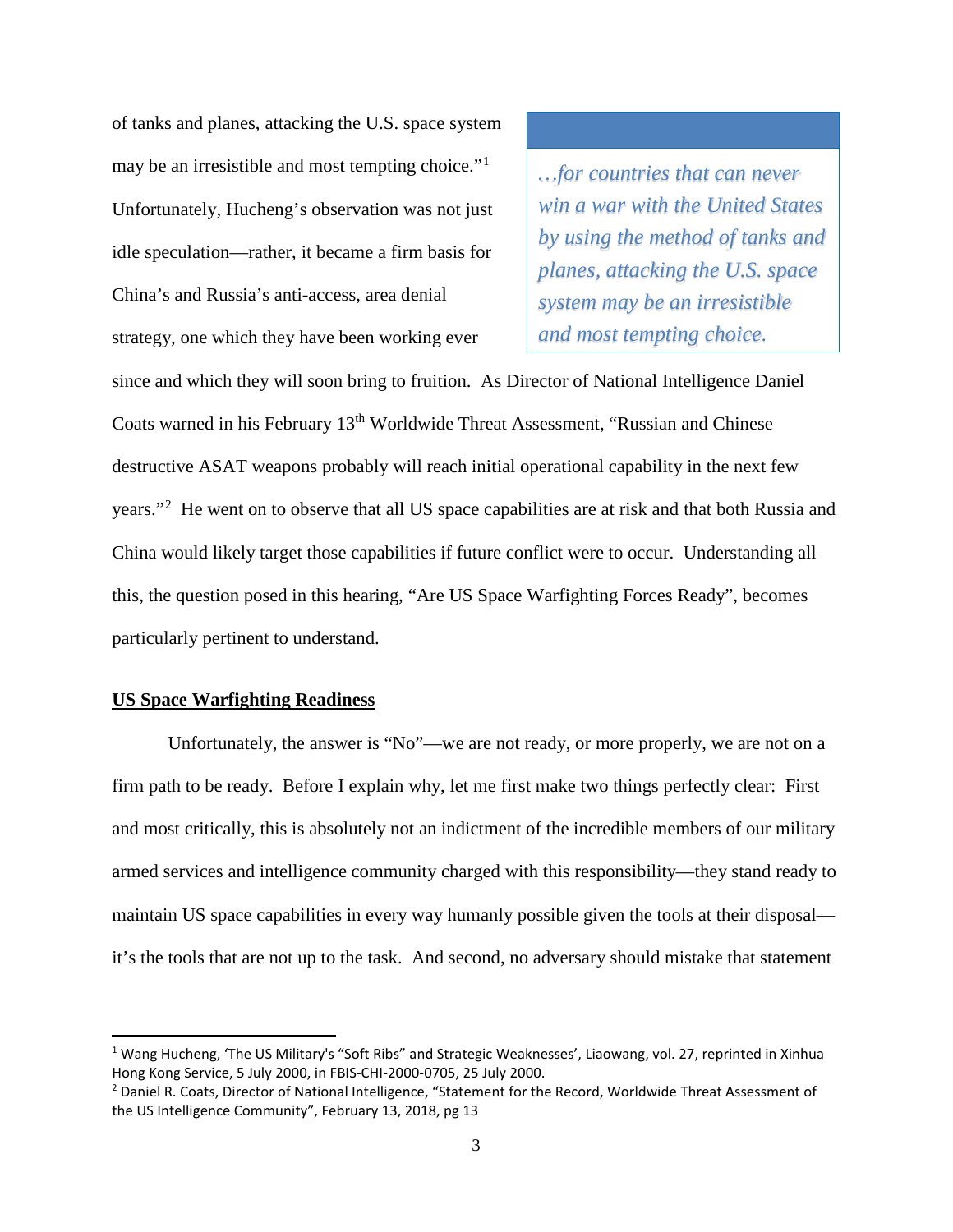*The fact of the matter is that US space capabilities are robust and, faced with any attack that could be mounted today,… will continue to provide the US with sufficient warfighting edge to assure an adversary's defeat. But as we move into the future, …that calculus could change.*

as an invitation to attack. The fact of the matter is that US space capabilities are robust and, faced with any attack that could be mounted today, I am fully confident that they will continue to provide the US with sufficient warfighting edge to assure an adversary's defeat. But as we move into the future, as our adversaries begin to close the gap in other warfighting domains, and as they continue to field and expand their counterspace capabilities, that

calculus could change. The unfortunate fact of the matter is that our current ability to withstand an adversary attack is based not so much on our space warfighting readiness, but rather their lack of a fully developed and operationalized threat. If that threat did exist; if their forces were at the state of capability and readiness they seek, then I fear the answer would be quite different. In some cases, such as satellite communications (SatCom) jamming, they are already there; and the unwelcome news is that they are working aggressively to make that the case for every mission area. Meanwhile, our dilemma is that we are failing to respond fast enough and robustly enough to prevent that from happening. So, while I am not worried today, I am worried about tomorrow; and I fear tomorrow is not all that far away.

## **Elements of Readiness**

In your invitation to appear here today, you cited several elements that sum to assess our warfighting readiness and importantly, our ability to deter attacks on US space assets. Those elements include policies and authorities, current and future capabilities, integration of allied and commercial capabilities, our organizational structure, and the overall direction of our national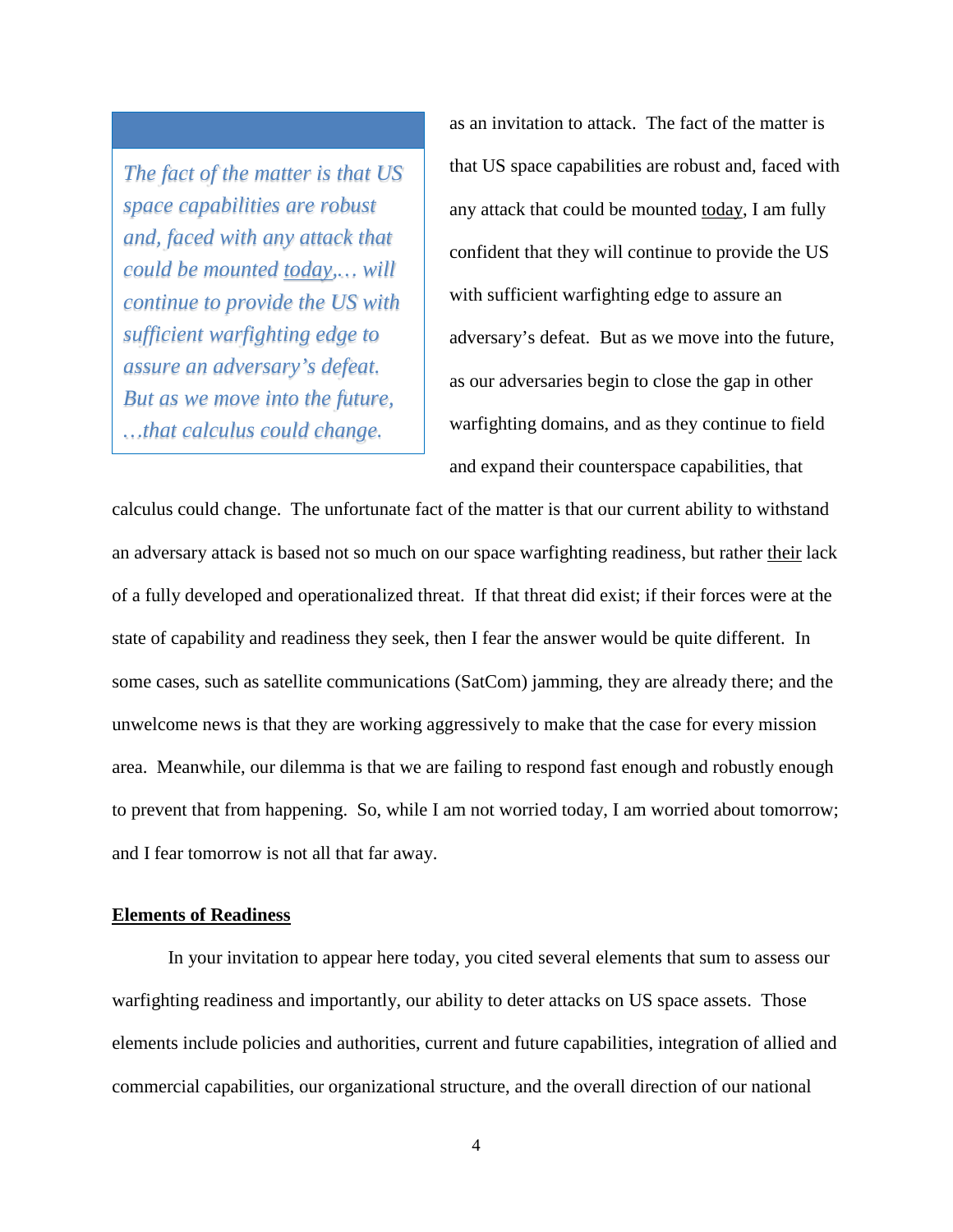security space enterprise. You also asked what additional policy considerations would be necessary to successfully signal our adversaries and deter conflict in space. You're your indulgence, I'll try to summarize my assessment of each of these elements in the paragraphs below.

#### **Space Deterrence**

Before I do, I would like to make sure that we understand a very important fact--deterring space attack cannot be considered in isolation any more than conflict in space can be viewed in isolation. As Gen Hyten, the commander of US Strategic Command, has repeatedly stated in speeches and in testimony, deterrence and war do not occur in isolated domains. Rather it is sum of all our capabilities and all our actions across all warfighting domains that lead to deterrence during peace, and victory during war. But the role that space plays in this equation is key because losing space degrades not only our space capability, but our capability in the three traditional terrestrial land, sea, and air domains as well. So, assuring that our space forces

survive assures the ability of those terrestrial forces to succeed, and that then leads to the deterrence effect we seek. On the other hand, we must also realize that no capable adversary will hesitate to exercise their sovereign need to attempt to eliminate the US space advantage. Regardless of how ready our space forces are, that readiness cannot deter a determined attack; therefore, we must make certain that our space forces can withstand such an onslaught.

*…we must also realize that no capable adversary will hesitate to exercise their sovereign need to attempt to eliminate the US space advantage. Regardless of how ready our space forces are, that readiness cannot deter...attack; therefore, we must make certain that our space forces can withstand such an onslaught.*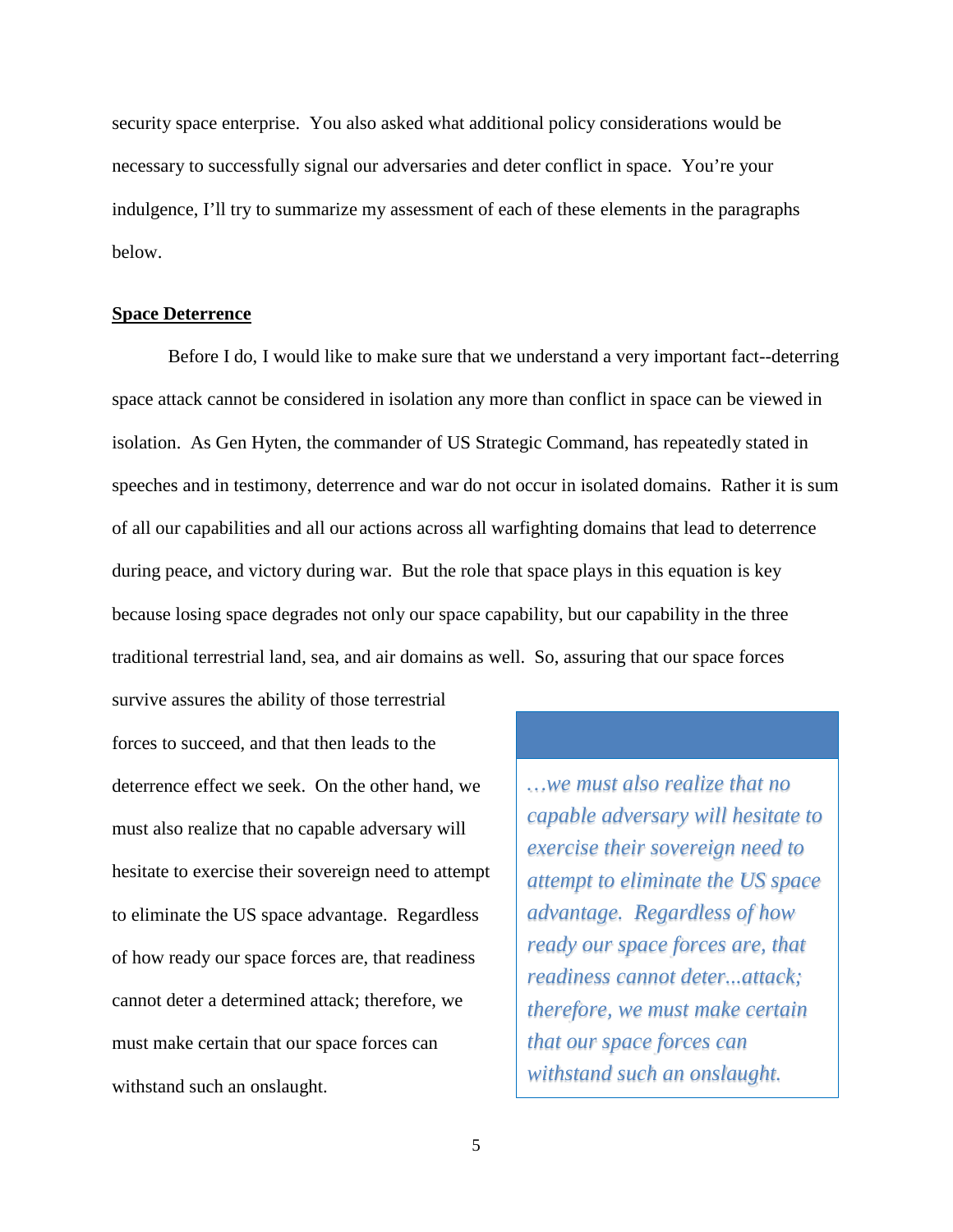## **Policy and Authorities**

US National Space Policy is remarkably clear and is succinctly summed up in the President's most recent National Security Strategy:

"The United States considers unfettered access to and freedom to operate in space to be a vital interest. Any harmful interference with or an attack upon critical components of our space architecture that directly affects this vital U.S. interest will be met with a deliberate response at a time, place, manner, and domain of our choosing."[3](#page-5-0)

Perhaps surprising to some, this policy position has remained almost completely unchanged throughout the history of US space efforts and through both Republican and Democratic administrations at least as far back as the 1960s. So, at the highest level there is no doubt about what the policy of the US is—we consider space to be our vital interest and we will choose to respond to attack should its use be threatened.

As a statement of overall policy, this is a good start. But it's insufficient to guide actions and outcomes that we expect from our space forces. To fill that void, the US's 2010 National Space Policy, and more recently updated 2016 Department of Defense Space Policy both clearly articulate that it is the policy of the US to "Increase [the] assurance and resilience of missionessential functions…by developing the techniques, measures, relationships, and capabilities necessary to maintain continuity of services…[including] enhancing the protection and resilience of selected spacecraft and supporting infrastructure."[4](#page-5-1)

<span id="page-5-0"></span><sup>&</sup>lt;sup>3</sup> "National Security Strategy of the United States of America", December 2017, pg 31

<span id="page-5-1"></span><sup>4</sup> "National Space Policy of The United States of America", June 2010, pgs 4, 9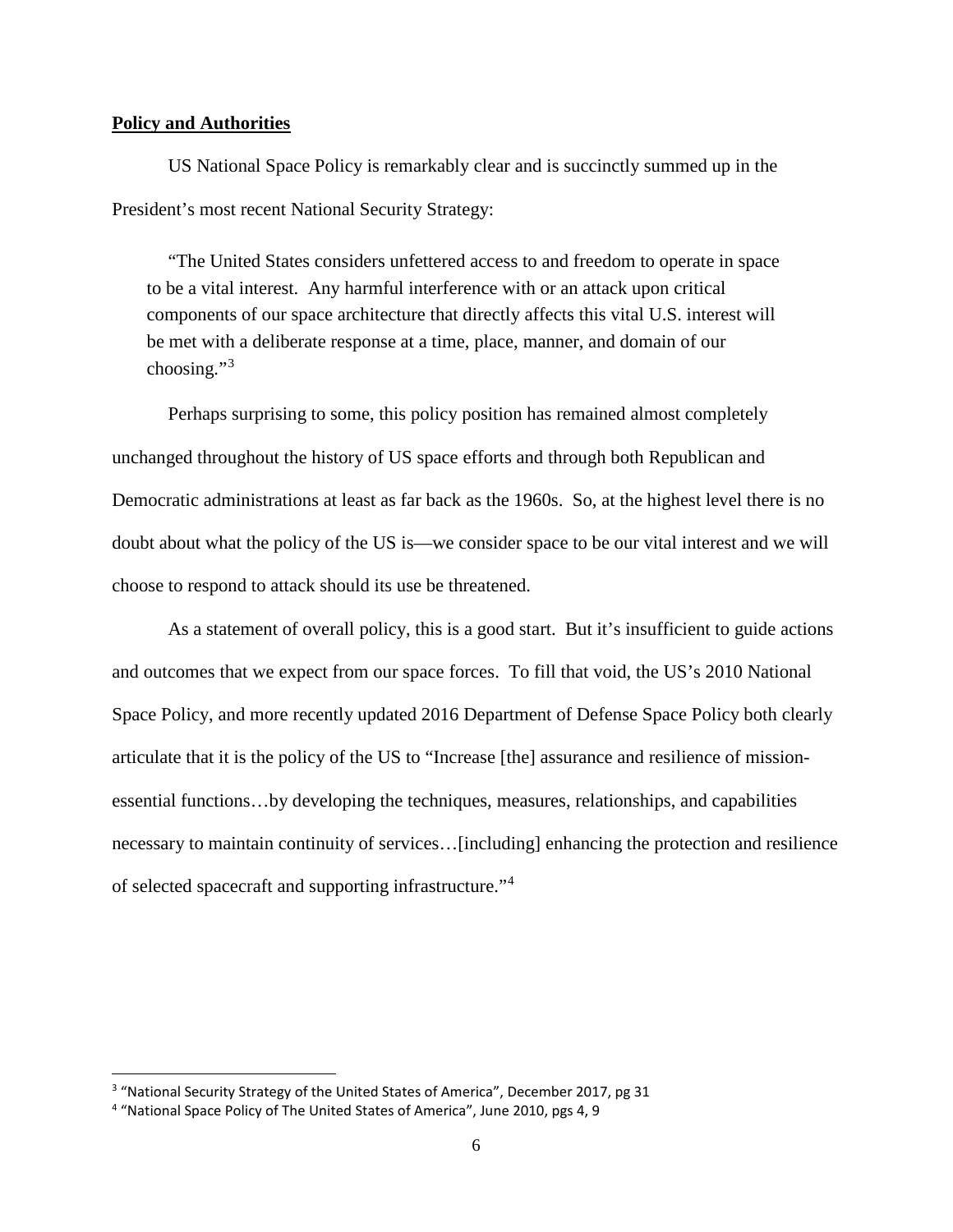*… the National Security Strategy's focus on response to attack, along with the National Space Policy's focus on being able to withstand an attack, create the policy essentials for deterrence…I find no fundamental elements missing from their pages. So, it is my opinion that our current policies fully support space warfighting readiness.*

Taken together, the National Security Strategy's focus on response to attack, along with the National Space Policy's focus on being able to withstand an attack, create the policy essentials for deterrence and act as bookends to encompass each lower level of policy decision. While some of those lower levels are classified, and therefore prevent me from going into more detail, I find no

fundamental elements missing from their pages. So, it is my opinion that our current policies fully support space warfighting readiness.

There continue however to be some questions when it comes to authorities. Authority for US space forces is, in general, centered in the space warfighting combatant command, USSTRATCOM. However, over the history of space activities, that authority has been seen to wax and wane when it comes to decisions to employ active space control measures and in the governance of US space intelligence forces, specifically those of the National Reconnaissance Office (NRO). The establishment of the National Space Defense Center is one notably positive response to this second authorities problem and speaks to the ability of leaders to act when necessary.

So, while the absence of precise top-level decisions on authorities is troublesome, leaders both within and outside the Department have been able to work through these issues and US warfighting effectiveness has not suffered. But that condition fundamentally represents the nature of yesterday's threats which were slow acting and therefore afforded time for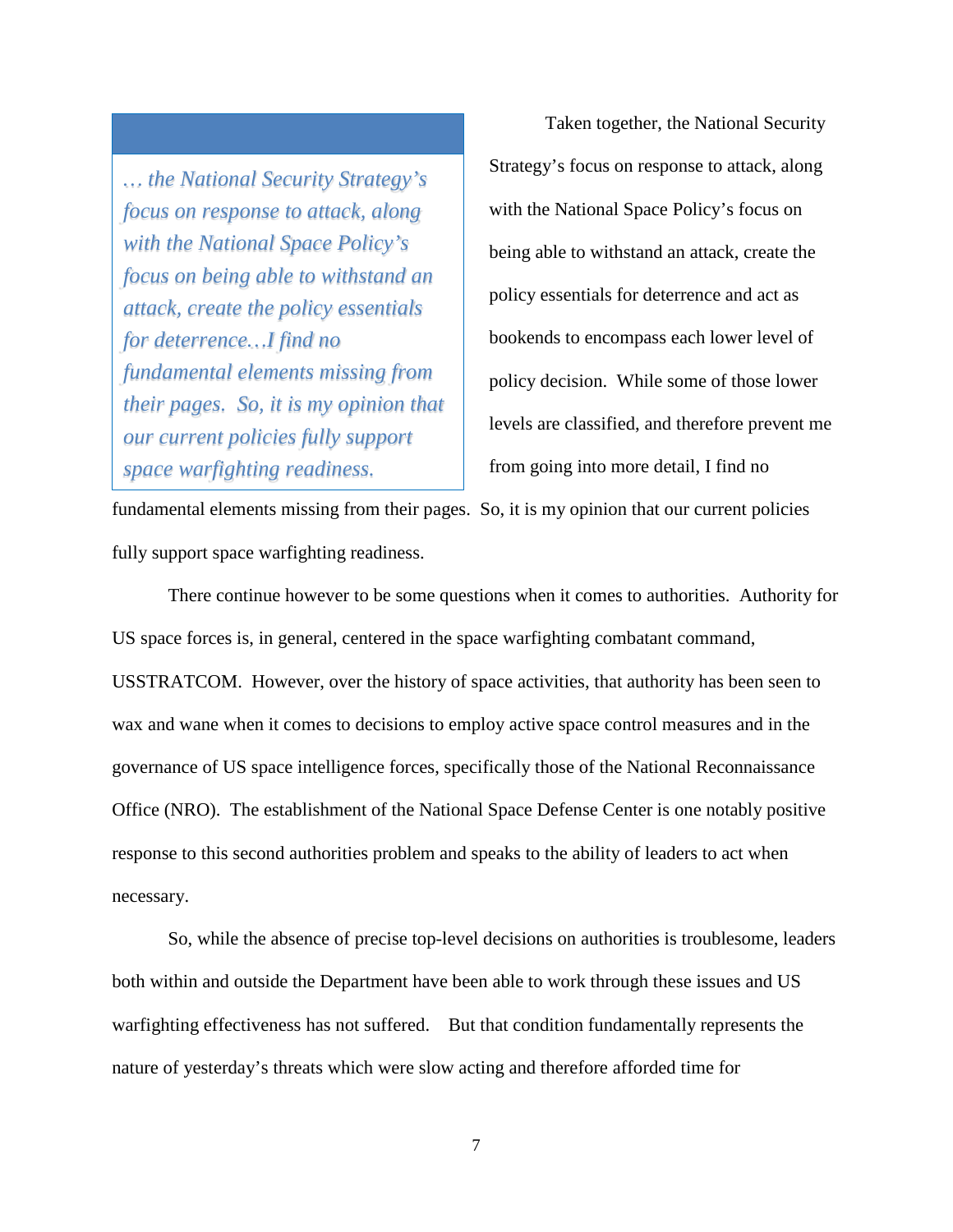bureaucracies to grind out an answer. In any future great power contest in which war has extended to space, the element of time is unlikely to be on our side and therefore, the questions of authorities become more critical.

I do not want to overstate this concern—I do not see authorities as a fundamental constraint upon our space warfighting readiness—those constraints lie elsewhere as I will soon discuss. But, when and if we address those other issues, the lack of clear authorities could end

up being deterministic to our success. I should also hasten to add, that while internal US policy is clear and adequate to support our readiness, there are some international policy decisions that are less robust and would benefit from clear,

*…while internal US policy is clear and adequate to support our readiness, there are some international policy decisions that are less robust and would benefit from clear, unambiguous US leadership.*

unambiguous US leadership—I will discuss some of those briefly in the concluding thoughts below.

## **Current and Future Capabilities**

I stated earlier that the members of our space military and intelligence communities stand ready to make every effort that is humanly possible to maintain our space capabilities with the tools they have—the problem is that they just don't have the right tools. And that's not just my assessment. In a recent statement following another Chinese ASAT test, Gen Hyten said, "We have very old space capabilities too, very effective space capabilities, but they are very old and not built for a contested environment,"<sup>[5](#page-7-0)</sup> This is not new news—it has been stated publicly by every Pentagon and National Security Space witness for the last 5 years. The real problem is, we

<span id="page-7-0"></span> <sup>5</sup> Gertz, Bill, The Washington Free Beacon, "China Carries Out Flight Test of Anti-Satellite Missile", August 2, 2017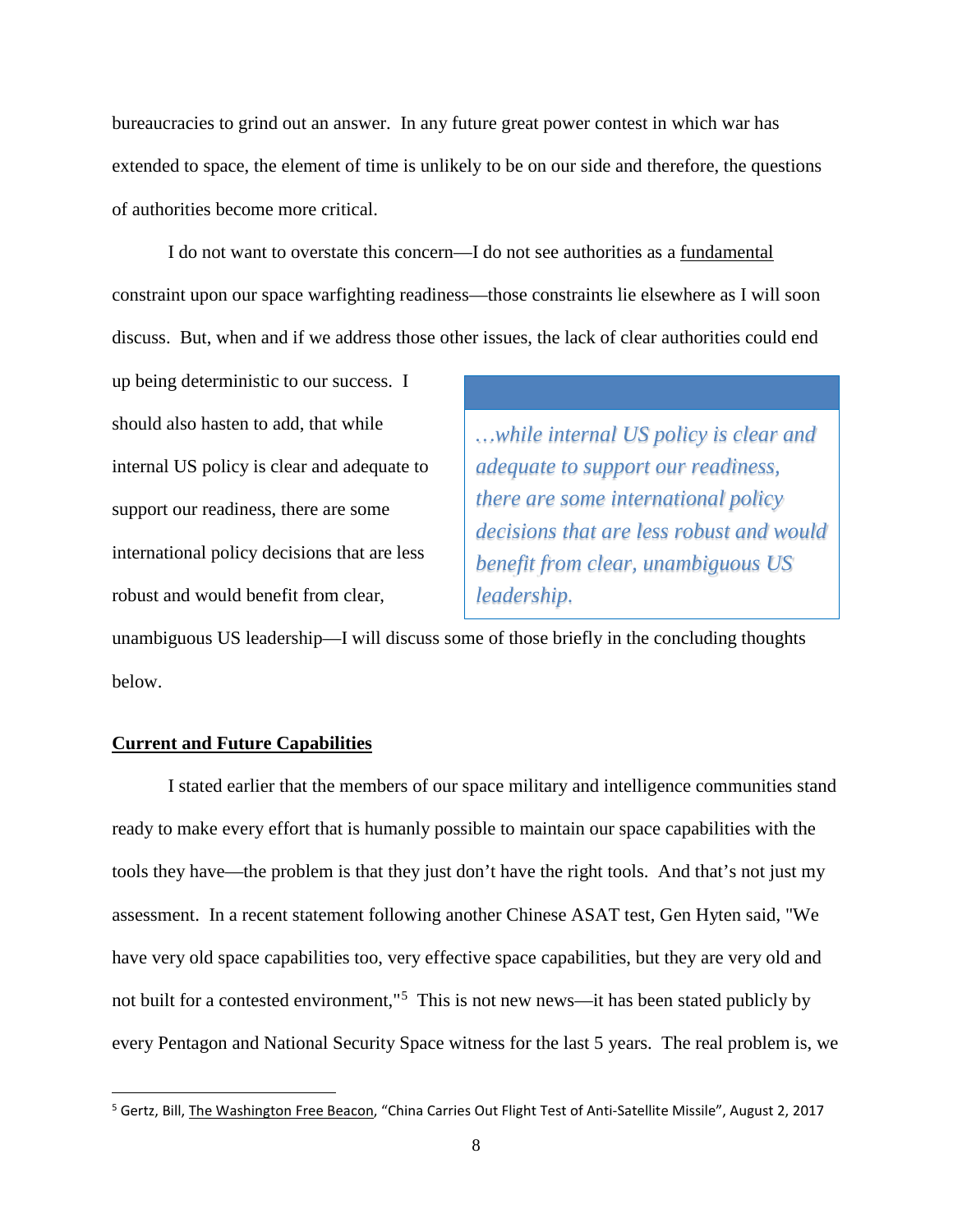are failing to address it adequately as we head to the future. Let me be clear—this is not an acquisition issue—it is a planning and strategy issue. It's not about how we will buy something, it's deciding what we need.

More than anything else, it is this fact that concerns me. The chasm between what our

*The chasm between what our warfighting space commanders will need to win the space war, and the capabilities that we intend to develop and deploy, continues to grow even as the threat becomes more robust and more urgent.*

warfighting space commanders will need to win the space war, and the capabilities that we intend to develop and deploy, continues to grow even as the threat becomes more robust and more urgent. Leaders like Gen Hyten and many before him have made it clear that they do not need, in fact they do not want, large, expensive, non-proliferated, non-diversified space architectures. From both the military and civilian defense leadership we continue to hear the same—that they intend to build the resilient and responsive space architectures called for in our National Space Policy and our DoD Space Policy. And yet, as I review the President's 2019 Space Budget I continue to find descriptions that have little in common with those stated desires. For example, the Air Force has made it clear in this year's budget that they intend to replace the

*…strategically and practically, there is no way to protect a single satellite against the determined attack of an aggressive adversary, especially if that satellite is in a fixed geosynchronous orbit regardless of on-board or off board defensive measures.*

aging and non-resilient first-generation Space Based Infra-Red System (SBIRS) with a next generation Overhead Persistent Infra-red (OPIR) System. Yet, as we examine the budget justification document it becomes clear that while this new system may include some better on-board protections than the current system, it is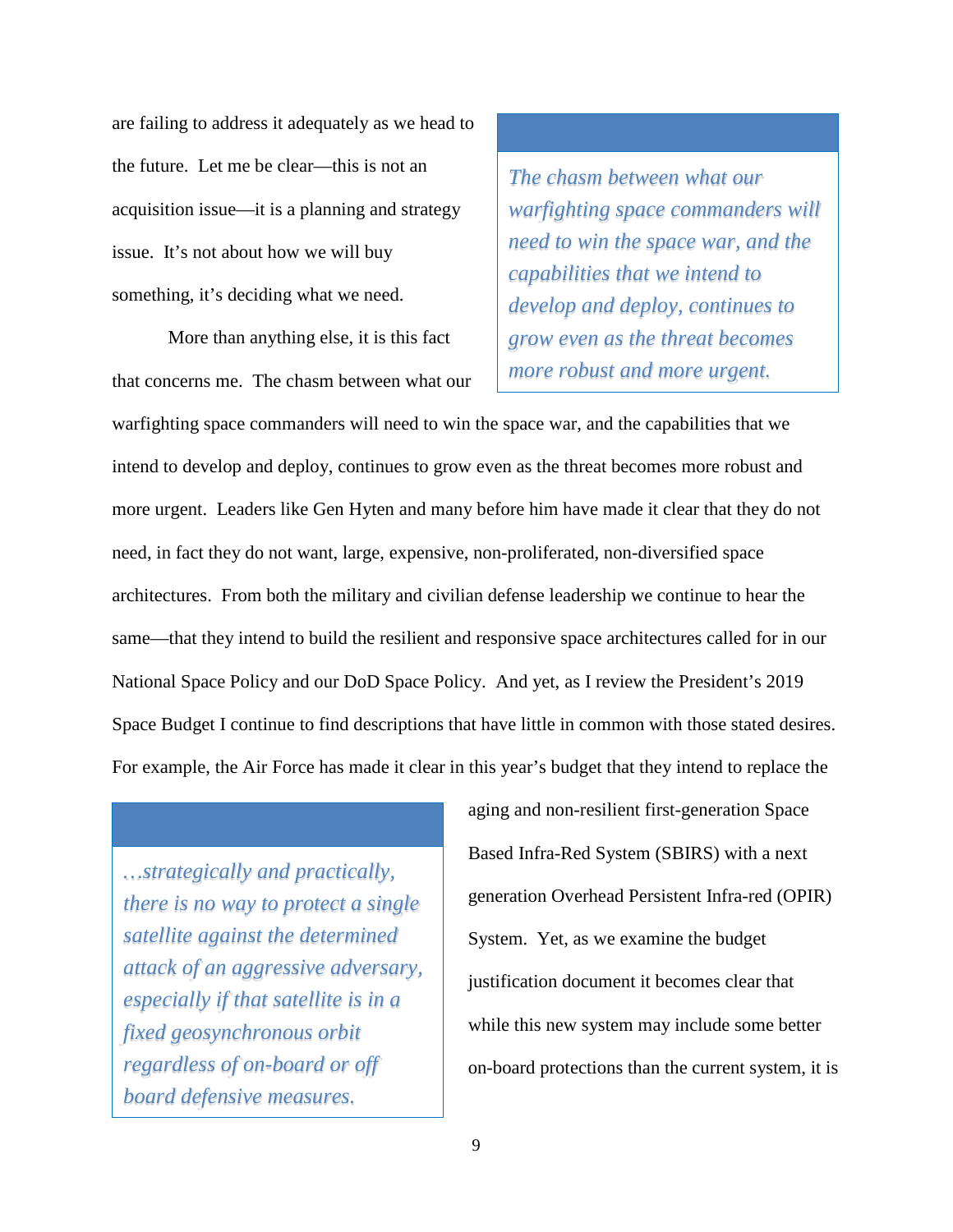still certain to be an expensive, large, and sparsely populated constellation of satellites, the loss of any single one of which would significantly impair US missile warning capabilities. And to be clear, strategically and practically, there is no way to protect a single satellite against the determined attack of an aggressive adversary, especially if that satellite is in a fixed geosynchronous orbit regardless of on-board or off board defensive measures. To make matters worse, according to that same budget documentation, the earliest we're likely to see this evolved system is somewhere in the latter half of the next decade, and this prediction is before the development even begins.<sup>[6](#page-9-0)</sup> History would suggest it will be much later.

Similarly, despite years of statements from defense space leaders espousing the virtues of disaggregation, we find that the 2019 President's budget continues to articulate its intent to field an aggregated Evolved Strategic SATCOM (ESS) System. And like its missile warning counterpart, the system is significantly delayed with Milestone B not occurring until 2022 at the earliest, a nearly 18-month delay from the same program schedule in 2018<sup>[7](#page-9-1)</sup>. So, while China

and Russia are driving through generations of ASAT systems every three to five years, it is taking us over a decade to even begin to field a system responsive to their first-generation threat. Stated more clearly, when it comes to strategic missile warning and nuclear command and control, the evolved US response to the ASAT threat we see being deployed today will be ready near the end of

*Stated more clearly…the evolved US response to the ASAT threat we see being deployed today will be ready near the end of the next decade; meanwhile the threat will have leapt forward two more generations, and likely made our response moot.*

<span id="page-9-0"></span> <sup>6</sup> Air Force FY 19 RDT&E Justification Book, Vol II, pgs 1014 - <sup>1018</sup>

<span id="page-9-1"></span><sup>&</sup>lt;sup>7</sup> Air Force FY 19 RDT&E Justification Book, Vol II, pg 442 versus Air Force FY 18 RDT&E Justification Book, Vol II, pg 328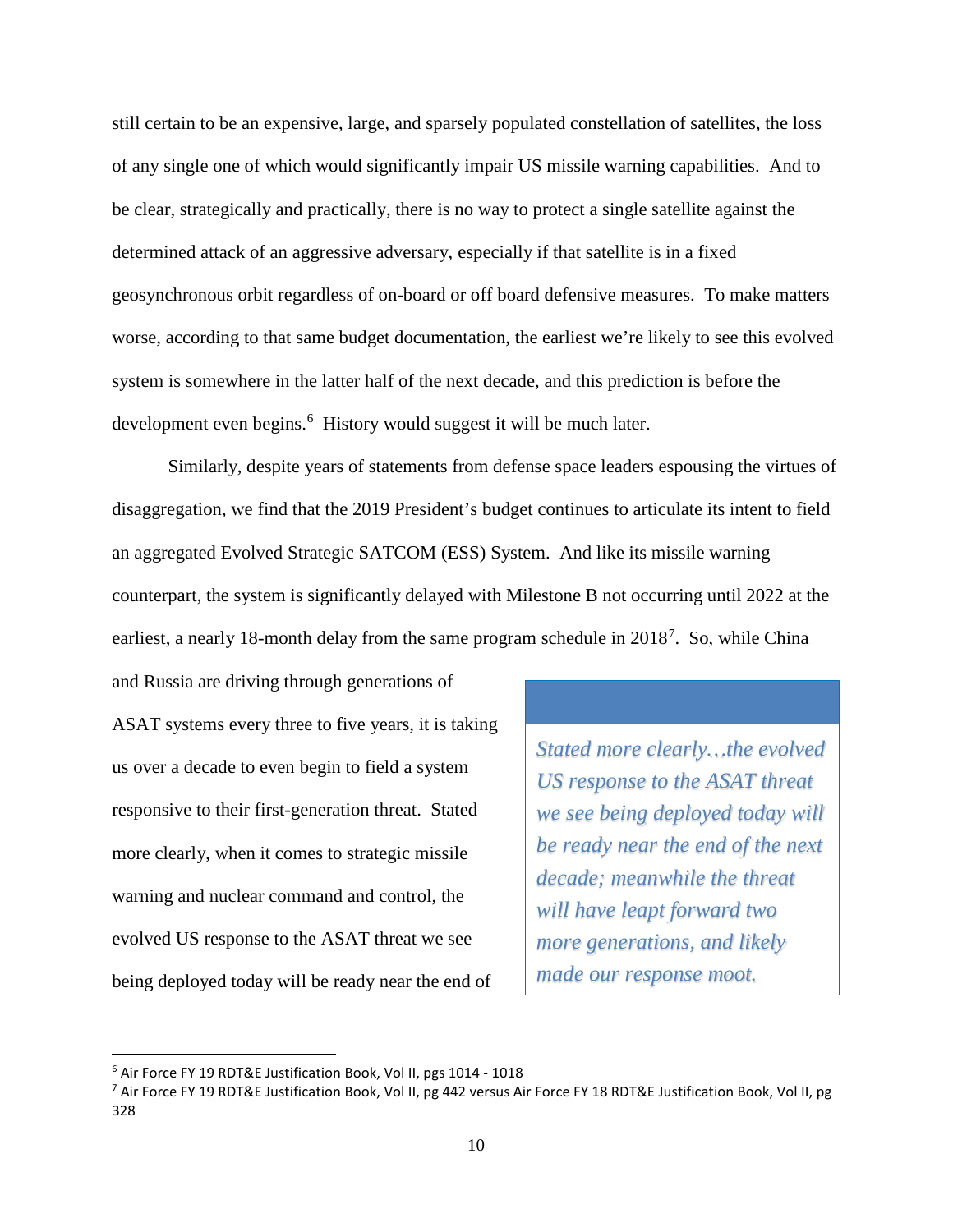the next decade; meanwhile the threat will have leapt forward two more generations, and likely made our response moot.

This situation stands in stark contrast to the DoD's stated goals in their interim report in response to your Section 1601 direction in which they would aim to reduce development timelines for space systems from "typical eight-year development to three years"<sup>[8](#page-10-0)</sup>. The problem with that goal is that it is unattainable if the item being developed is a large, expensive, space system that is planned to be developed once and produced several times. On the other hand, there are many ways to accomplish that goal, and even more importantly to meet the stated warfighting and policy needs for resilient, defendable architectures, but not by following the normal space development methods that have characterized the last 30 years—and it is there where we find the greatest issues.

These two examples are just the tip of the iceberg of what is lacking in our future space planning and budgeting. A key element of any future space strategy is the ability to operationally test that strategy under real life conditions. The Air Force knows this to be true for Air Operations and is why they created the Red Flag exercises at Nellis AFB following the failures of Vietnam Air Combat. Red Flag training was crucial to the development of air tactics and doctrine and has assured US air dominance ever since, honing not just current airpower skills, but testing future air combat tactics that drive next generation capability. We know that we need this same kind of training for space warfighters—but once again, it is basically absent from the budget. We can blame some of that on the fact that there is not enough budget to go around—yet we fail to embrace elements of any sensible plan that would make that budget go much further. Such is the case for allied and commercial integration.

<span id="page-10-0"></span> <sup>8</sup> DoD Interim Report on Organizational and Management Structure for the National Security Space Components of the Department of Defense; March 2018, pg 5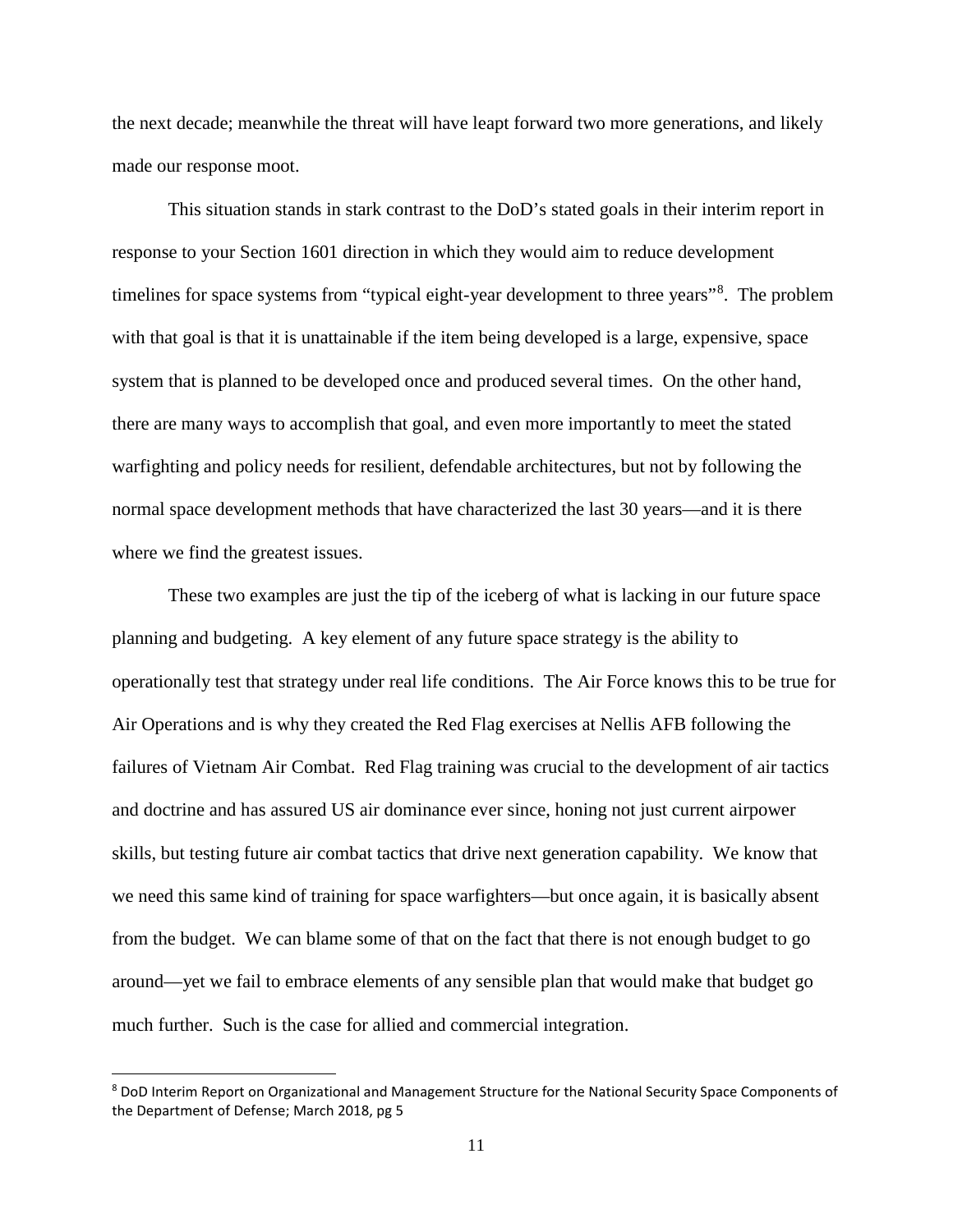## **Integration of Allied and Commercial Capabilities**

The recently released National Defense Strategy Summary States that,

"Mutually beneficial alliances and partnerships are crucial to our strategy, providing a durable, asymmetric strategic advantage that no competitor or rival can match. …By working together with allies and partners we amass the greatest possible strength for the long-term advancement of our interests, maintaining favorable balances of power that deter aggression and support the stability that generates economic growth."[9](#page-11-0)

Nowhere is this sentiment more apropos than for space. Of the top 21 space faring nations (by number of satellites), 15 are close US allies or partners, and, in general, they are also the most advanced. It has been a central element of our space resilience doctrinal thinking since the release of the 2010 National Space Policy to aggressively pursue these space alliances to face

*…for over a decade we have failed to define any substantial allied contribution to our space architecture. Not only is this fiscally indefensible, it is strategically myopic.*

the growing Russian and Chinese threat—and yet for over a decade we have failed to define any substantial allied contribution to our space architecture. Not only is this fiscally indefensible, it is strategically myopic. Today, adversaries need target solely US DoD or Intelligence space assets to effectively eliminate our space advantage, and the

advantage those capabilities provide to our allies as well. The lack of integration of Allied space warfighting capabilities into our basic force structure is a serious and inexcusable oversight within the current DoD space budget—it conflicts with our National Defense Strategy, our National and DoD Space Policies, and frankly our approach to cooperative defense in every other domain—plus, it slows us down and costs us money. Similarly, as I mentioned in my

<span id="page-11-0"></span> <sup>9</sup> Summary of the 2018 National Defense Strategy of the United States of America, Jan 2018, pg <sup>8</sup>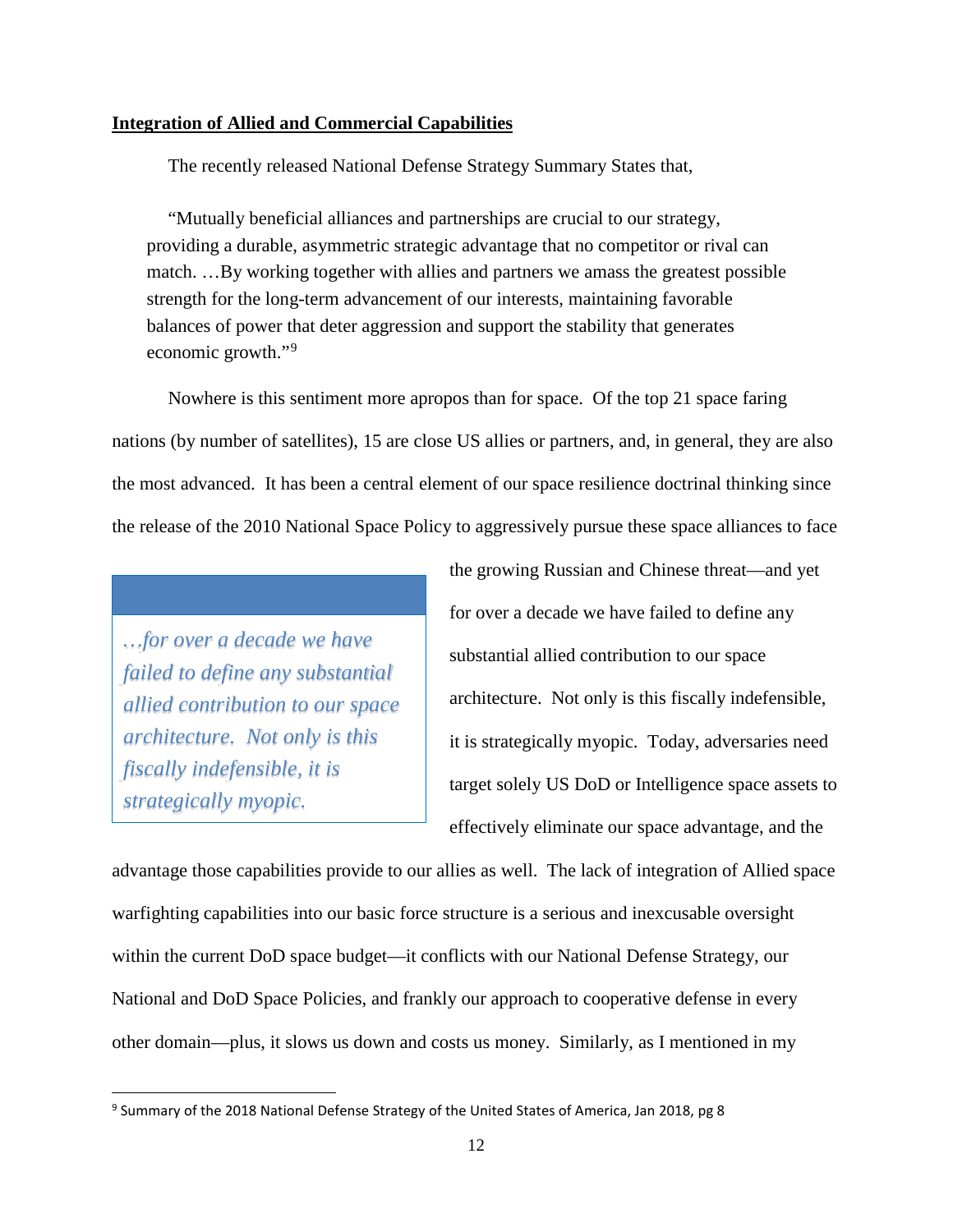introduction, the commercial space revolution represents a singular American advantage for the US, and yet other than for launch, our defense space budgets and plans act as if they barely exist.

To be fair, USSTRATCOM and the OSD Space Policy Office have been committed to combined space operations for nearly 6 years under the so called Combined Space Operations (CSpO) initiative and I want to congratulate them for continuing to expand that forum. But those efforts have failed to yield any true cooperation in future capability fielding, an activity under CSpO just as important as combined operations.

None of this results from not understanding the problem—we do. Again, leaders across the space divide espouse in speech after speech the role of allied and commercial space—we just fail to fund it. Your committee has been clear on its desire to address both these issues pushing the DoD to pursue satellite communication pathfinders and multi-global navigation satellite system receivers—yet the DoD continues to drag its feet. As a result, it remains highly doubtful that the next generation of GPS user equipment (GPS M-Code Increment 2) will incorporate the requirement to receive signals from the multitude of allied or foreign sources they could use; and it is also highly likely that the first generation of large low-earth-orbit (LEO) satellite

OneWeb, SpaceX, Telesat, and the like will launch without any real input from DoD on our cybersecurity needs, much less our investment to make those needs a reality. And this is where I find our planning most lacking. Through the use of allied and commercial capabilities we

communication constellations from

*Through the use of allied and commercial capabilities we could dramatically hasten the pace and power of resilience plus significantly reduce the cost to get there, while in the process, greatly adding to the complexity of the technical and strategic problem our adversaries must face—we know this, but we are failing to do it. It is our policy, just not our plan.*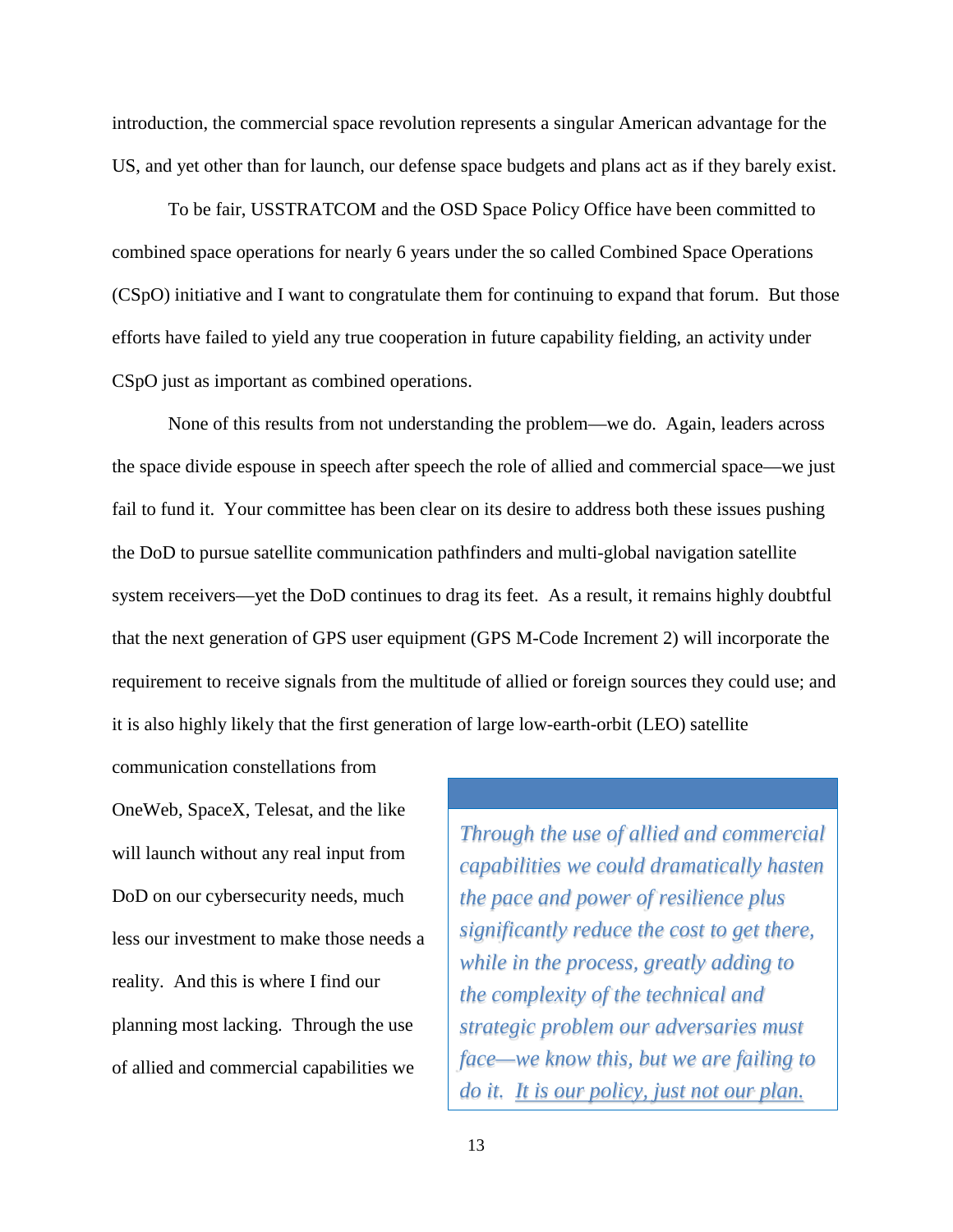could dramatically hasten the pace and power of resilience plus significantly reduce the cost to get there, while in the process, greatly adding to the complexity of the technical and strategic problem our adversaries must face—we know this, but we are failing to do it. It is our policy, just not our plan.

### **Organizational Structure**

Some will ask how much these problems have to do with organizational structure, a topic that this committee spent much time pursuing last year, versus just normal bureaucratic inefficiencies that we might find across the Department. From my perspective, they are intrinsically linked. The ability of our space leaders to understand the strategy of space deterrence and space warfighting and how to address those issues directly by understanding all the tools at their disposal results from our ability to grow space-smart leaders who can think and act in response to long-term and short-term changes and challenges to the domain.

It is not enough to have two or three senior leaders such as Gen Hyten or Gen Raymond or Gen Kehler who understand the issue. It must be understood at the Captain, Major, Lieutenant Colonel and Colonel level. It must be something the entire force comprehends as they go about their daily job of defining requirements for the next generation system, exercising those capabilities in flag-like exercises, conceiving of the next elements of a resilient architecture, or driving doctrinal alternatives that eventually change the way we fight. It is not something you can learn without committed long term focus on space force development. Unfortunately, that focus is still lacking.

The Air Force continues to avoid defining a true space career path, separate and distinct from its Air-focused pattern, that is responsive to the peculiar needs of space leader development. It's a different path than the path for Air leaders due to the differences inherent in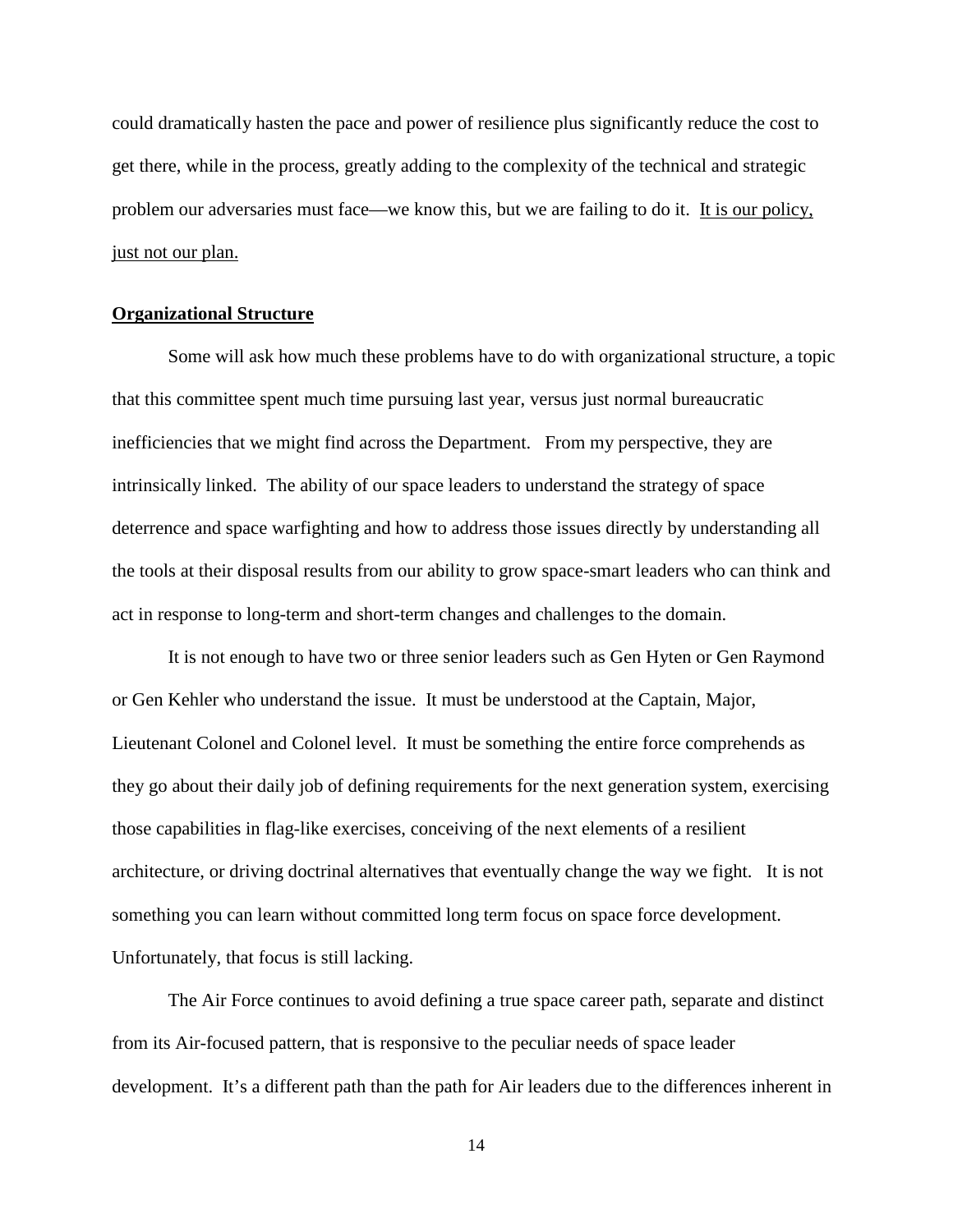the domain. For example, no space warrior will ever actually operate in space—rather he will act at a distance. That distance drives a differing level of domain understanding than if he was a pilot in the front seat of a fighter aircraft. You learn about Air doctrine from flying planes. But you do not learn about space doctrine by flying satellites—and yet the Air Force views them as the same. As long as that is so, we will fail to grow the space smart leaders we need in sufficient number to truly effect change.

It is not a given that such career planning requires a separate service—I could argue either side of that issue. But it is clear that it requires a separate career path than that of its parent service. Whether that is under a separate service, a Marine Corps like structure, or an Army Air Corps structure is argumentative and beyond the scope of this particular hearing. But if we are to address the problems discussed above, if we are truly to embrace space warfighting readiness, we must address the personnel issue above all else.

#### **Concluding Thoughts**

The issues discussed above do not answer the full question of assuring US Space Warfighting Readiness, but they are a good start. There are hundreds of additional elements to address: The need for a separate Space Unified or sub-unified Command, International policy changes (such as whether the US should seek to ban debris causing weapons), civil space elements (the fate of space traffic management), and advanced technology elements. Each will need to be addressed fully to assure that tomorrow's warfighters are able to expect the same qualitative advantages they get from space, that allow them to dominate our adversaries, as they do today. As I view the current DoD glide slope, I do not find that we are on pace to address these issues and as such, our space capabilities are at risk. We do have time, but that time is quickly being spent. We can close the gap in the short term by embracing elements of the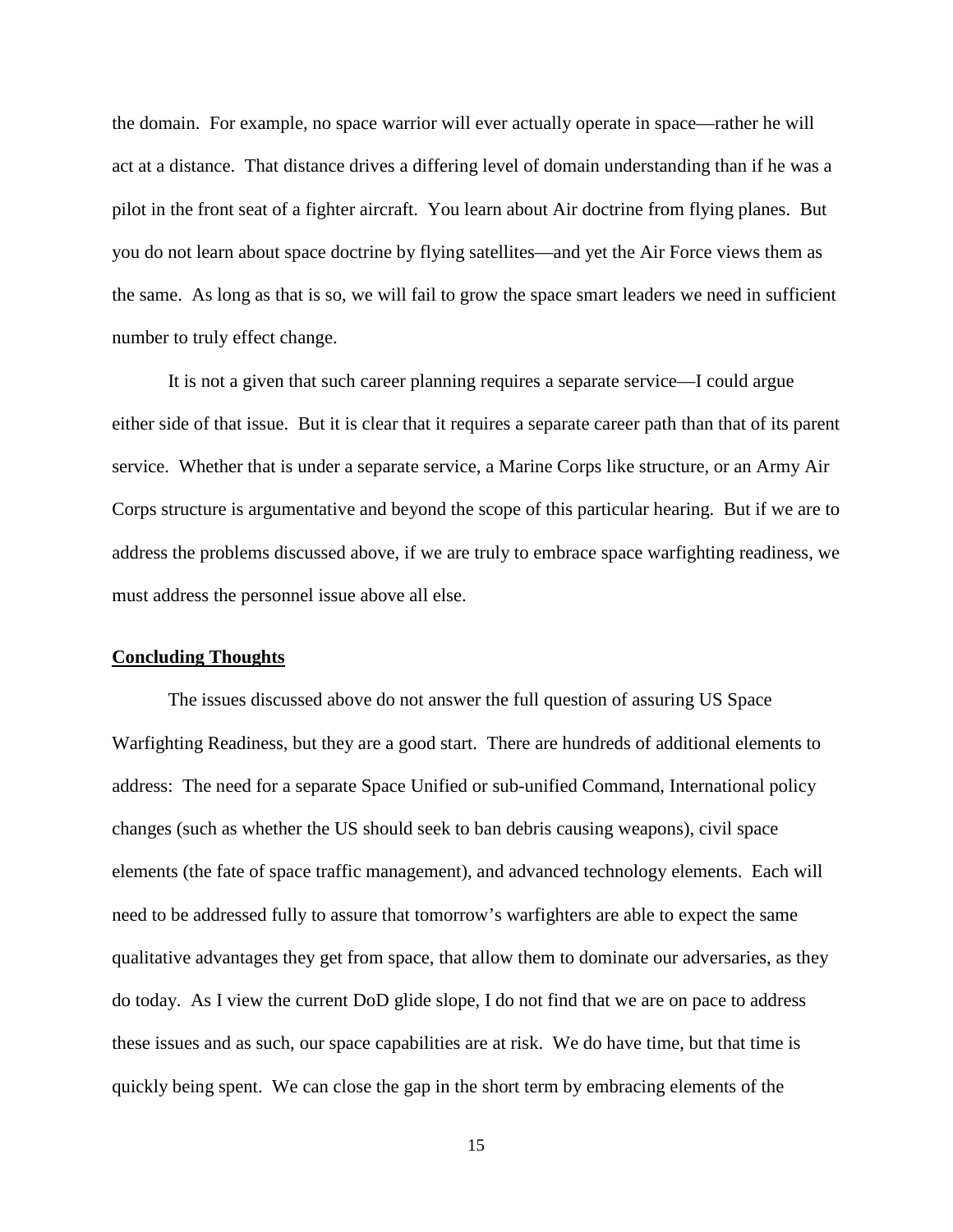strategy that we have so far avoided—allied and commercial integration, smaller, proliferated, and disaggregated systems, and investment in exercise and training assets to truly support a Space Flag-like event. But in the long term we must face the fact that to remain ahead over the next half century, we're going to need to grow the kind of space leaders that can think doctrinally, technically, and operationally for space in the same way we grew them in the 1930s and 40s for the Air. That could not have occurred within the constraints of the pre-World War II Army personnel system—nor can it occur within the constraints of our pre-first space war Air Force personnel system.

Today's budget and space planning strategy can be fixed to address the threats of the next decade and I would encourage the Congress and the Department to work to execute those changes by embracing the planning prescriptions discussed above. But for the long-term solution we must look beyond simple budgets and programs—we must look to the people. In 1937, Gen Frank Andrews, a revered Air Force pioneer for whom Andrews Air Force base is named, wrote:

"I don't believe any balanced plan to provide the nation with an adequate, effective Air Force... can be obtained, within the limitations of the War Department budget, and without providing an organization, individual to the needs of such an Air Force. Legislation to establish such an organization…will continue to appear until this turbulent and vital problem is satisfactorily solved" (emphasis added)<sup>[10](#page-15-0)</sup>

By heeding Gen Andrew's call, and creating the United States Air Force, Congress and the President propelled changes in Air Power that moved the United States Air Force from the equal of its international counterparts, to a modern Air Force that is hands down, the best in the world. The same must be true for space. If we are to assure US space warfighting readiness far

<span id="page-15-0"></span><sup>&</sup>lt;sup>10</sup> Wolk, Herman S, Planning and Organizing the Post War Air Force 1943-1947, Office of Air Force History, USAF, Wash DC, 1984, pg 1